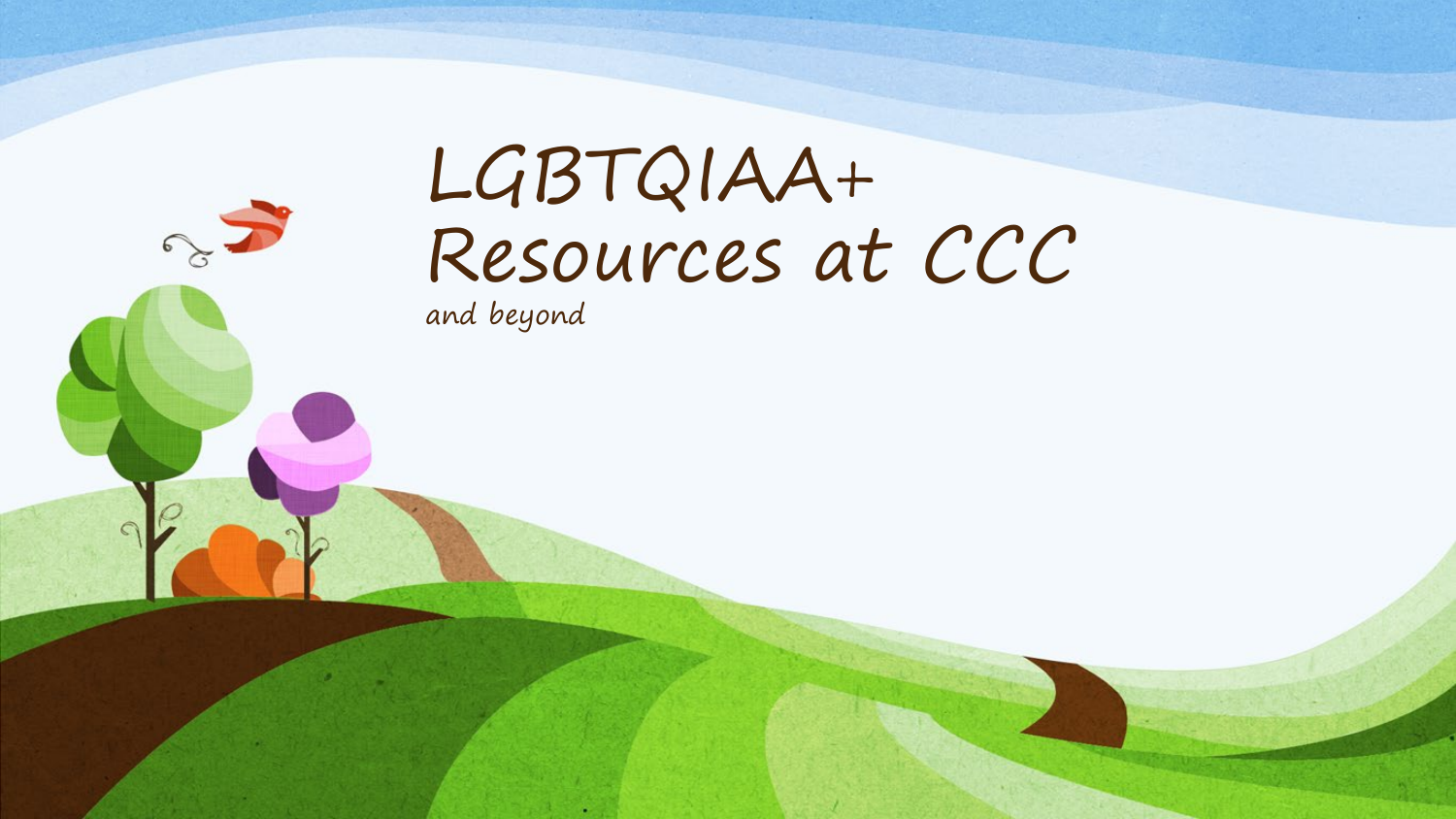#### On-Campus Resources

- **Gender and Sexuality Alliance (GSA)**
- [esther.sexton@clackamas.edu](mailto:esther.sexton@clackamas.edu) Phone: 503- 594-6293
- Currently inactive, just waiting to be reborn!
- If interested, send me your email address

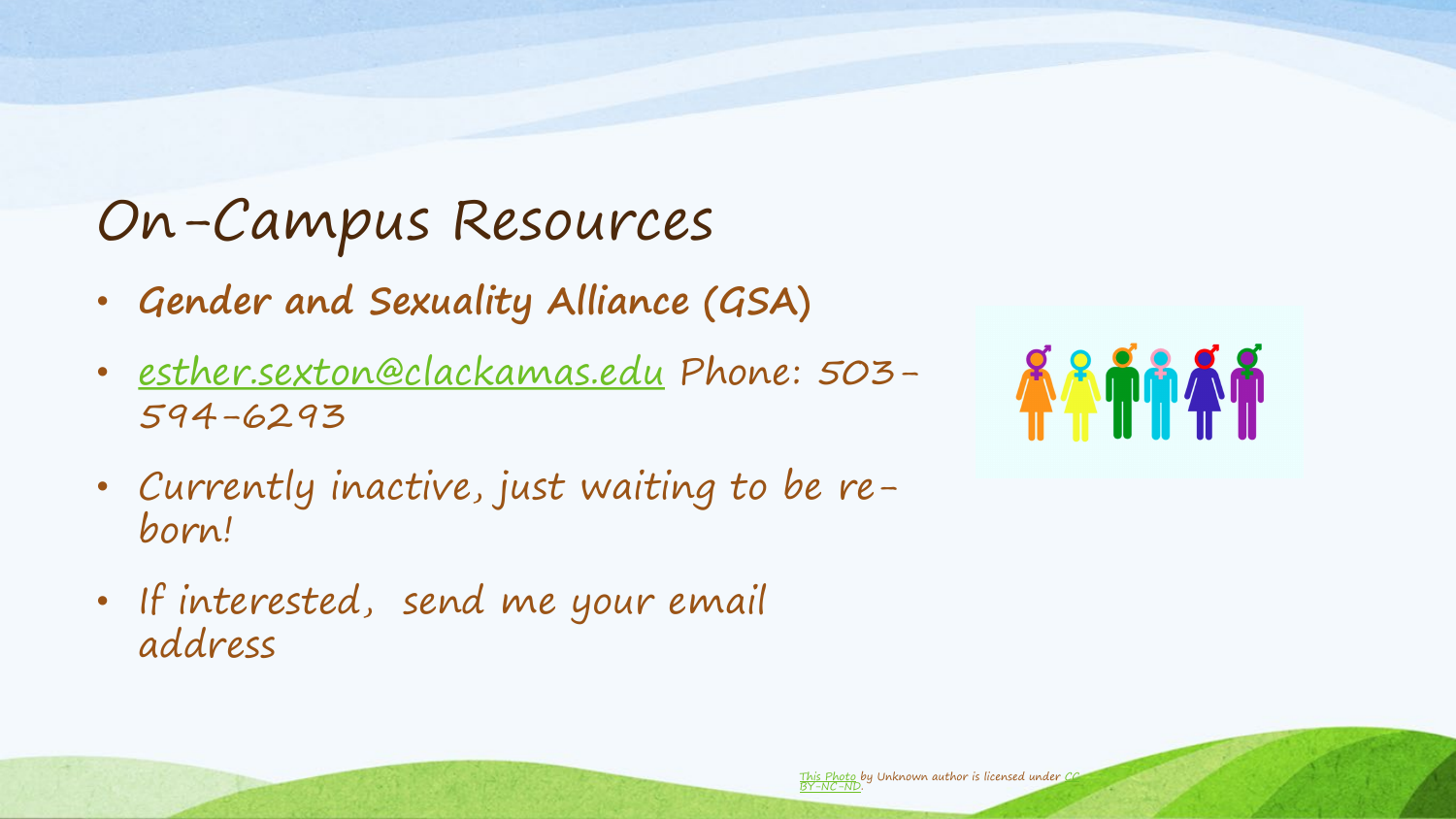#### CCC Multicultural Center



- **Pride Month June 1-30th**
- Celebrate Pride Month with us at a live virtual event. We are also mailing free Pride Month themed gift boxes for our virtual event. [Sign up for a free gift box.](https://docs.google.com/forms/d/e/1FAIpQLScd8ARJgsSEqRFh_-ikkGBkOF9sgDqHSOg6sLxq4_FNbKoDBQ/viewform?usp=sf_link)
- Name/pronoun/identity/belonging concerns in class? **Beau Gilbert, M.Ed.**
- [beau.gilbert@clackamas.edu](mailto:%3Cbeau.gilbert@clackamas.edu)
- Drop-in Hours: Thursdays,  $3 5$  p.m.
- Game Nights: Thursdays, 5 6 p.m.
- [Multicultural Center Website](https://www.clackamas.edu/campus-life/student-involvement/multicultural-center)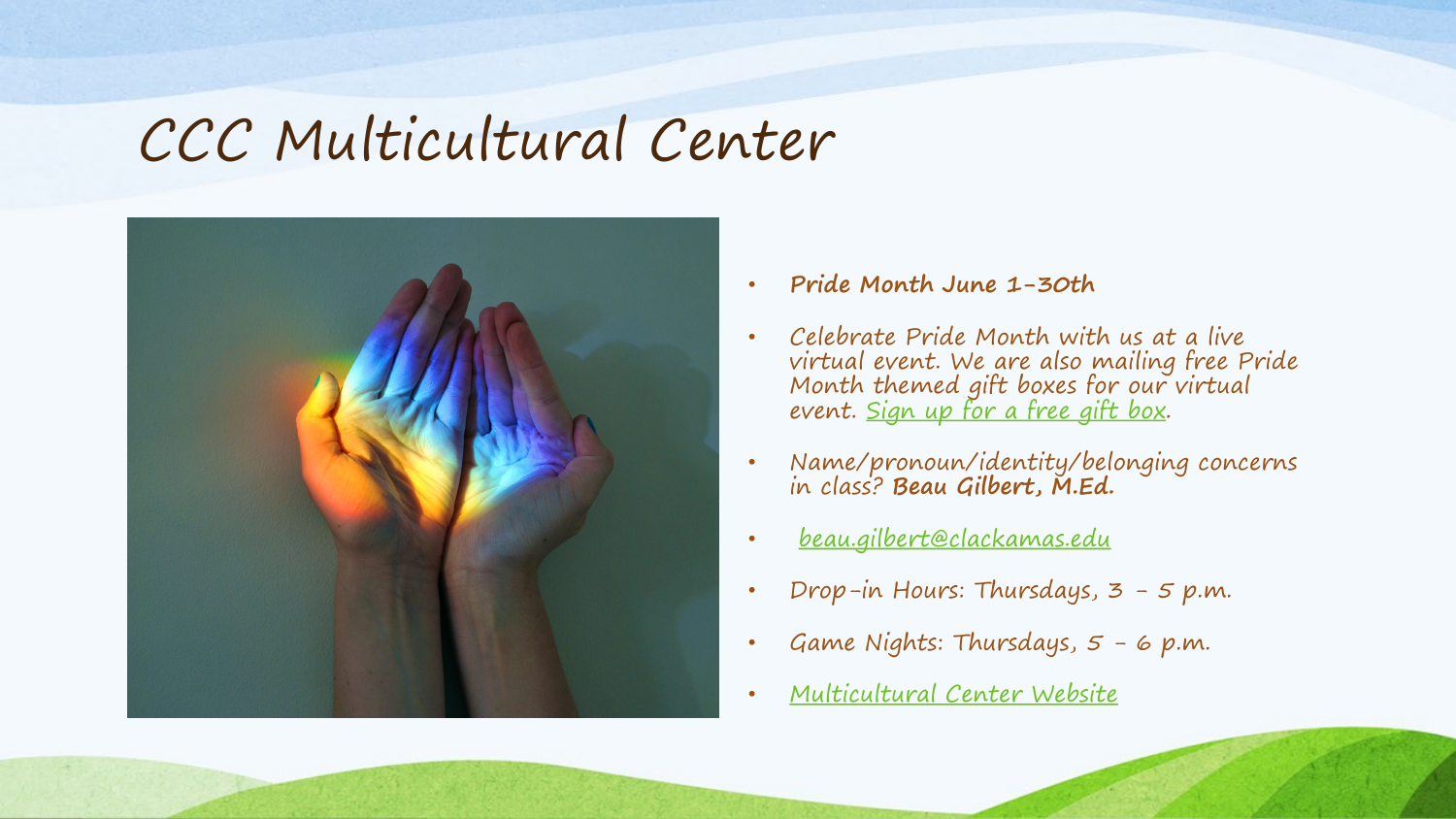## Counseling at CCC

• <u>https://www.clackamas.edu/campus-life/student-</u> services/counseling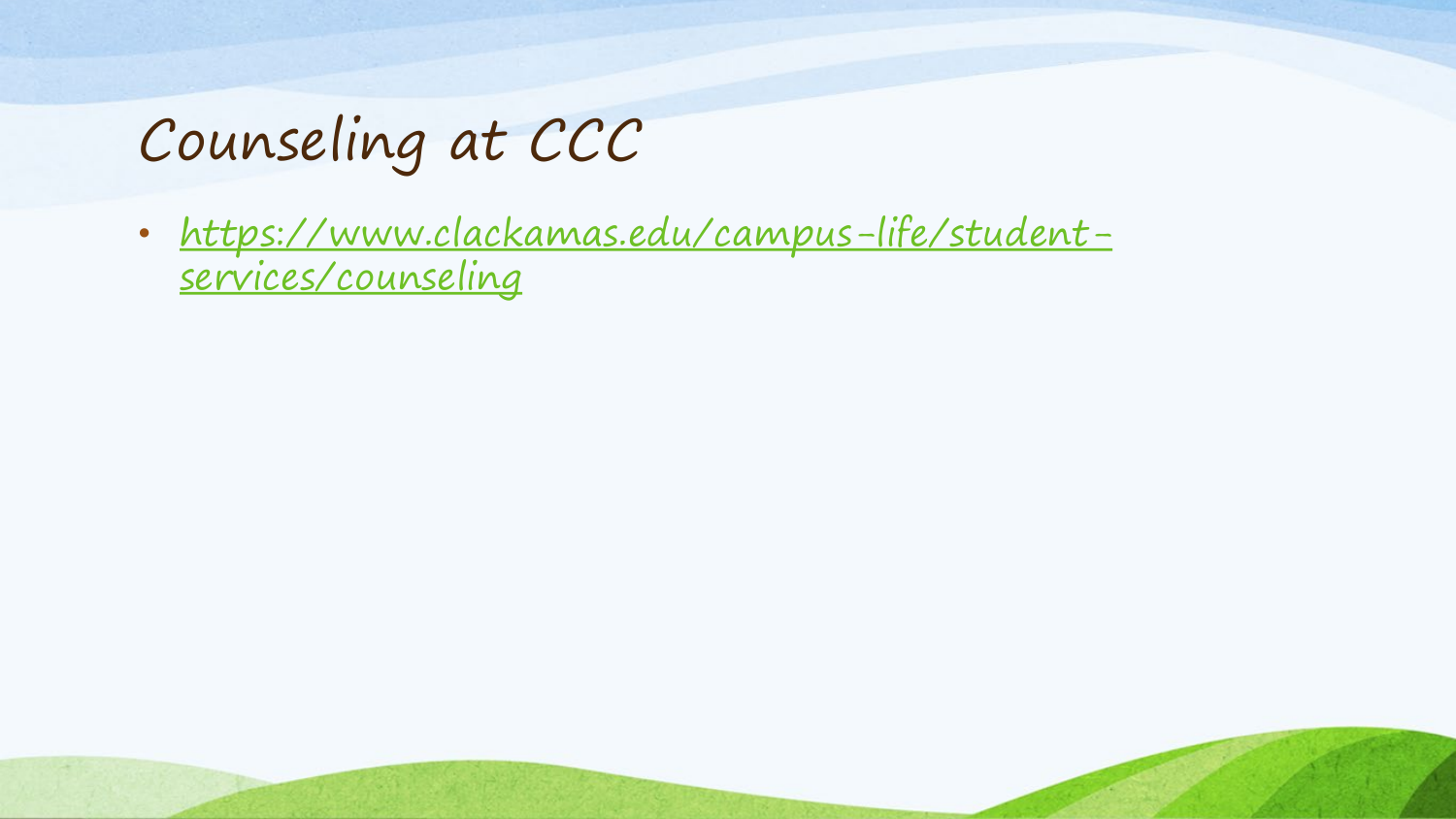## Off-Campus LGBTQIAA+ Resources



• [The Living Room](https://www.thelivingroomyouth.org/)...(503) 901-5971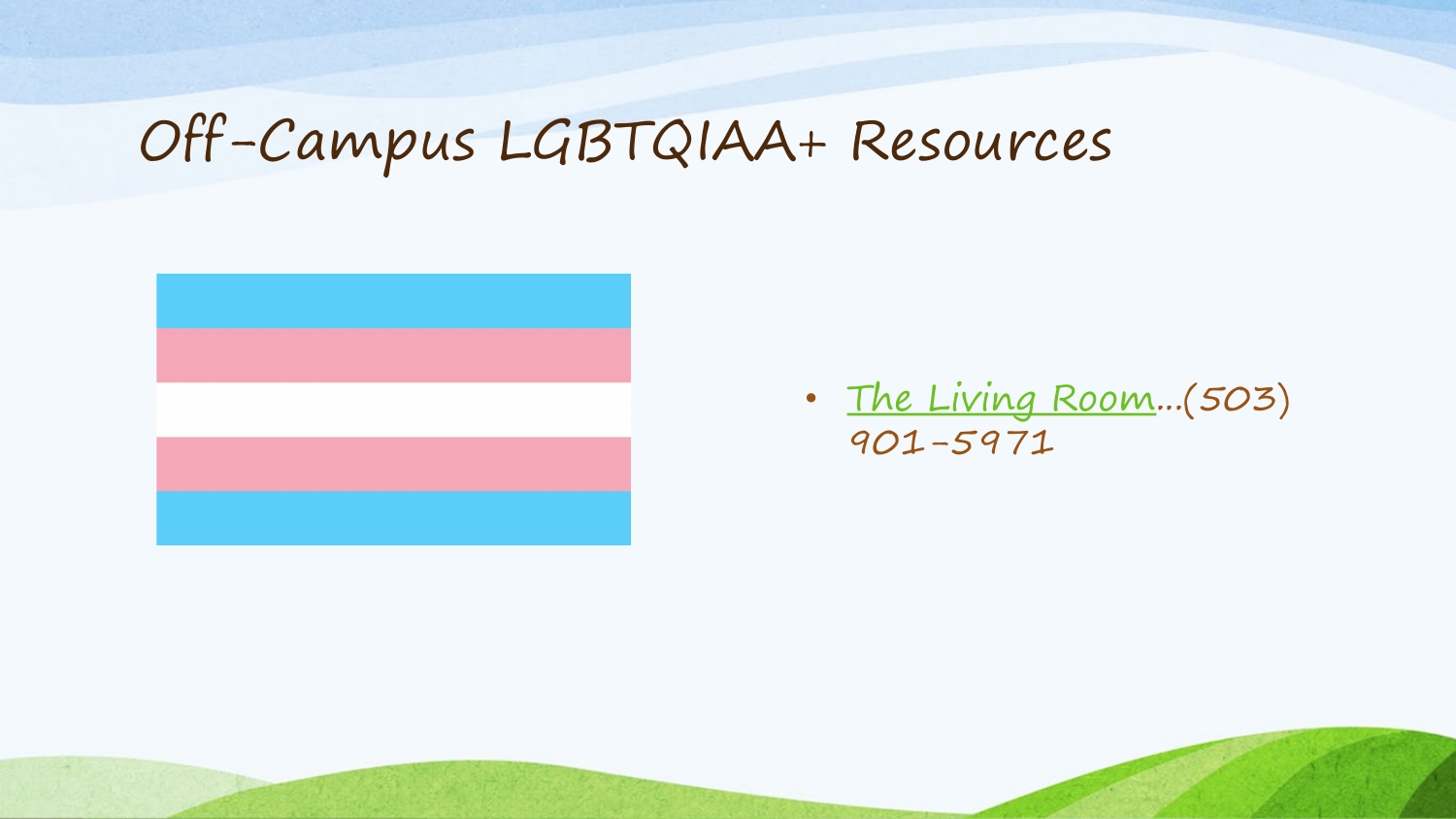#### LGBTQ+ Resources in Portland



Portland Queer Exchange:

[https://www.facebook.com/groups/169](https://www.facebook.com/groups/1694312464173707/) 4312464173707/



#### [The Q Center:](https://www.pdxqcenter.org/)

4115 N. Mississippi Ave, Portland, OR 97217 (503) 234-7837 Info@pdxqenter.org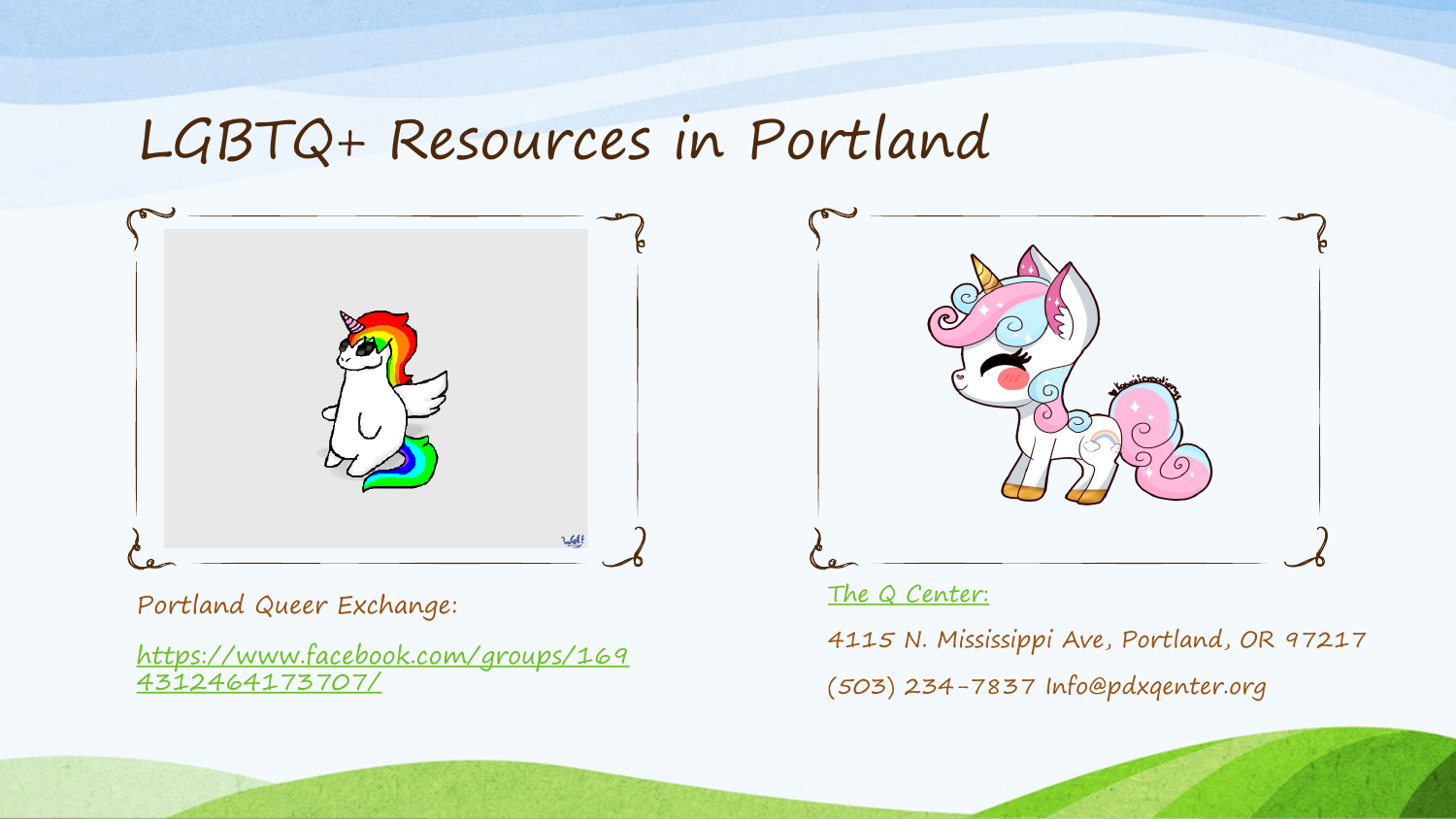### LGBTQIAA+ Hotlines and Crisis Support



[GLBT National Help](http://glbtnationalhelpcenter.org/)  Center

[Transgender Lifeline](https://translifeline.org/) US (877) 565-8860 [Trevor Project](https://www.thetrevorproject.org/get-help-now/#tt) 1-866-488-7386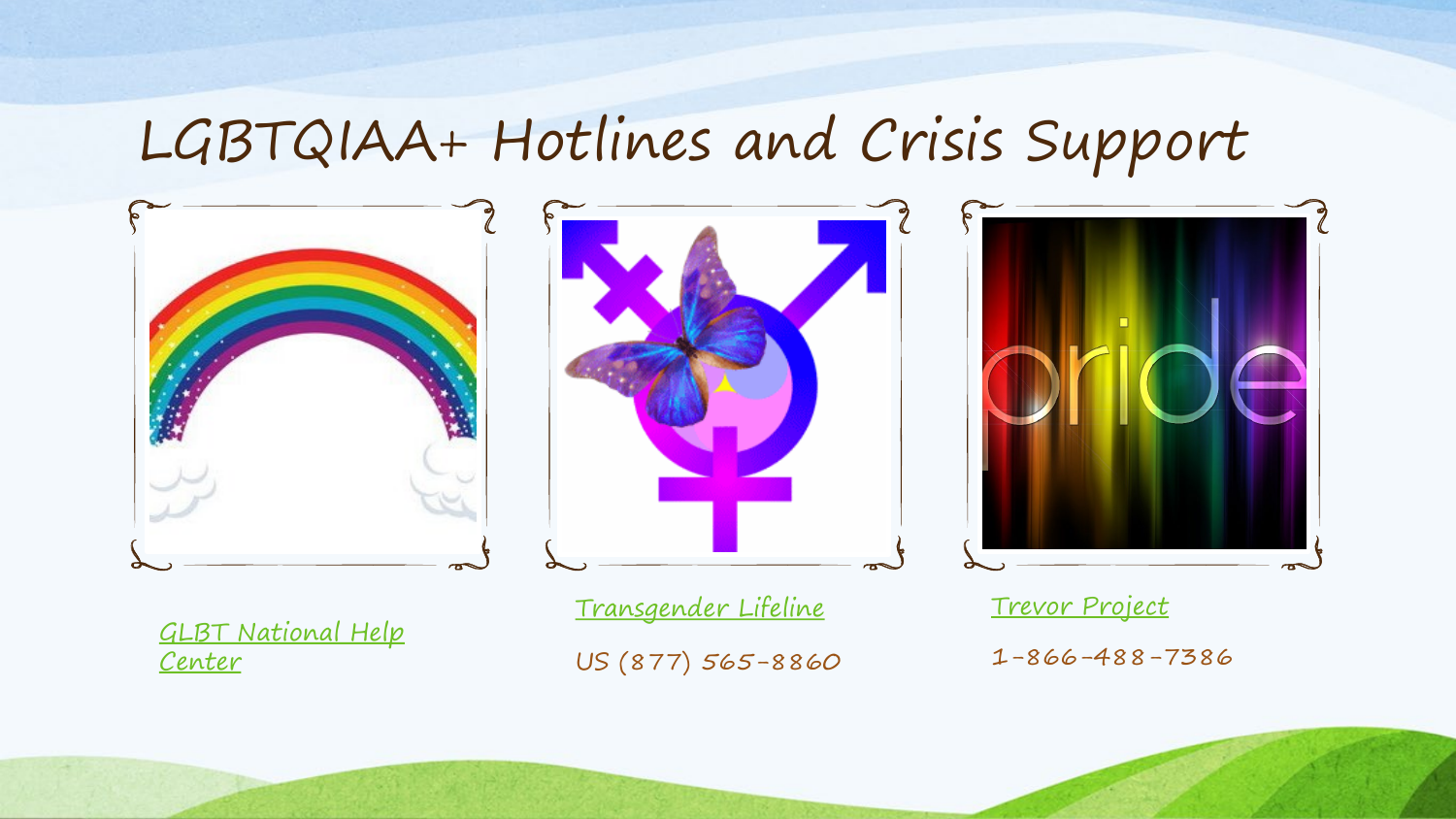

Reporting Hate Crimes and Bias:

Portland United Against Hate

[Debra@portlandunitedagainsthat](mailto:Debra@portlandunitedagainsthate.org) e.org

Report a Hate Crime Here:

[https://www.reporthatepdx.com](https://www.reporthatepdx.com/)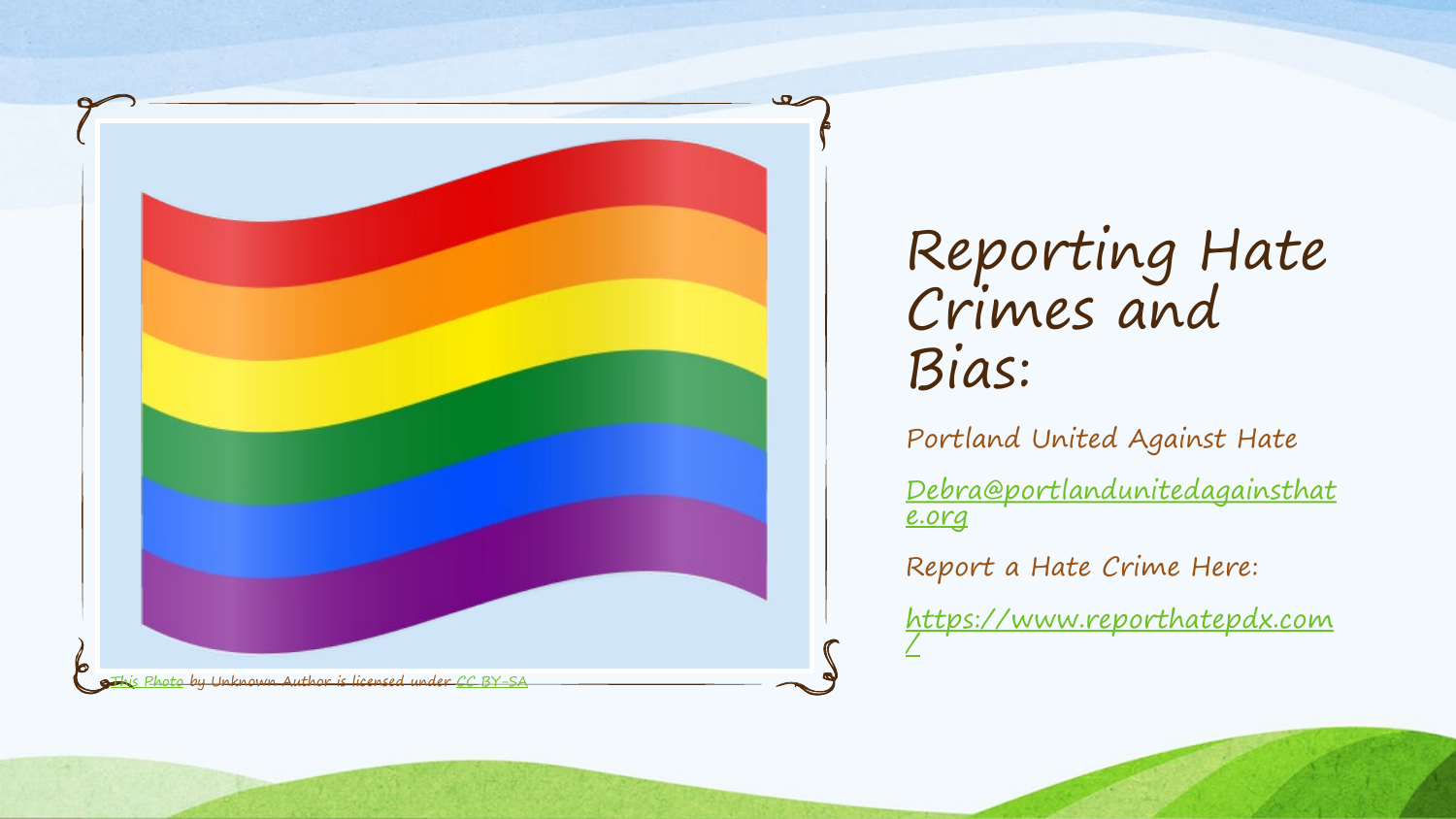# 211

<https://www.211info.org/>

CALL 211 or 1-866-698-6155 TEXT your zip code to 898211 (TXT211) EMAIL help@211info.org HOURS Monday-Friday 8am-6pm